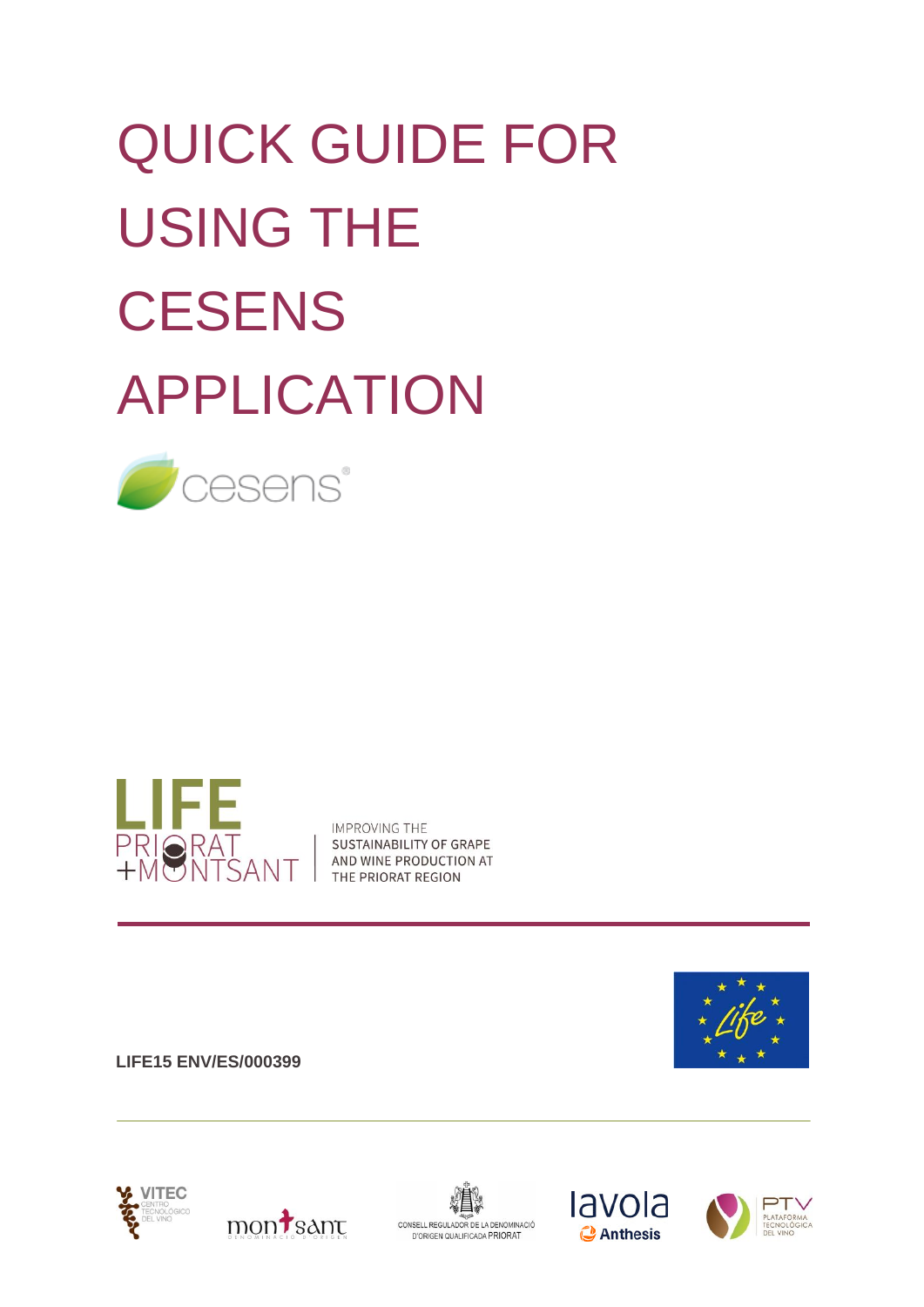



# INDEX

| <b>INDEX</b>                                                  | 2              |
|---------------------------------------------------------------|----------------|
| <b>What is Cesens?</b>                                        | 3              |
| <b>General information</b>                                    | 3              |
| <b>Main features</b>                                          | 3              |
| Creation of a Cesens user and visualization of VITEC stations | $\overline{4}$ |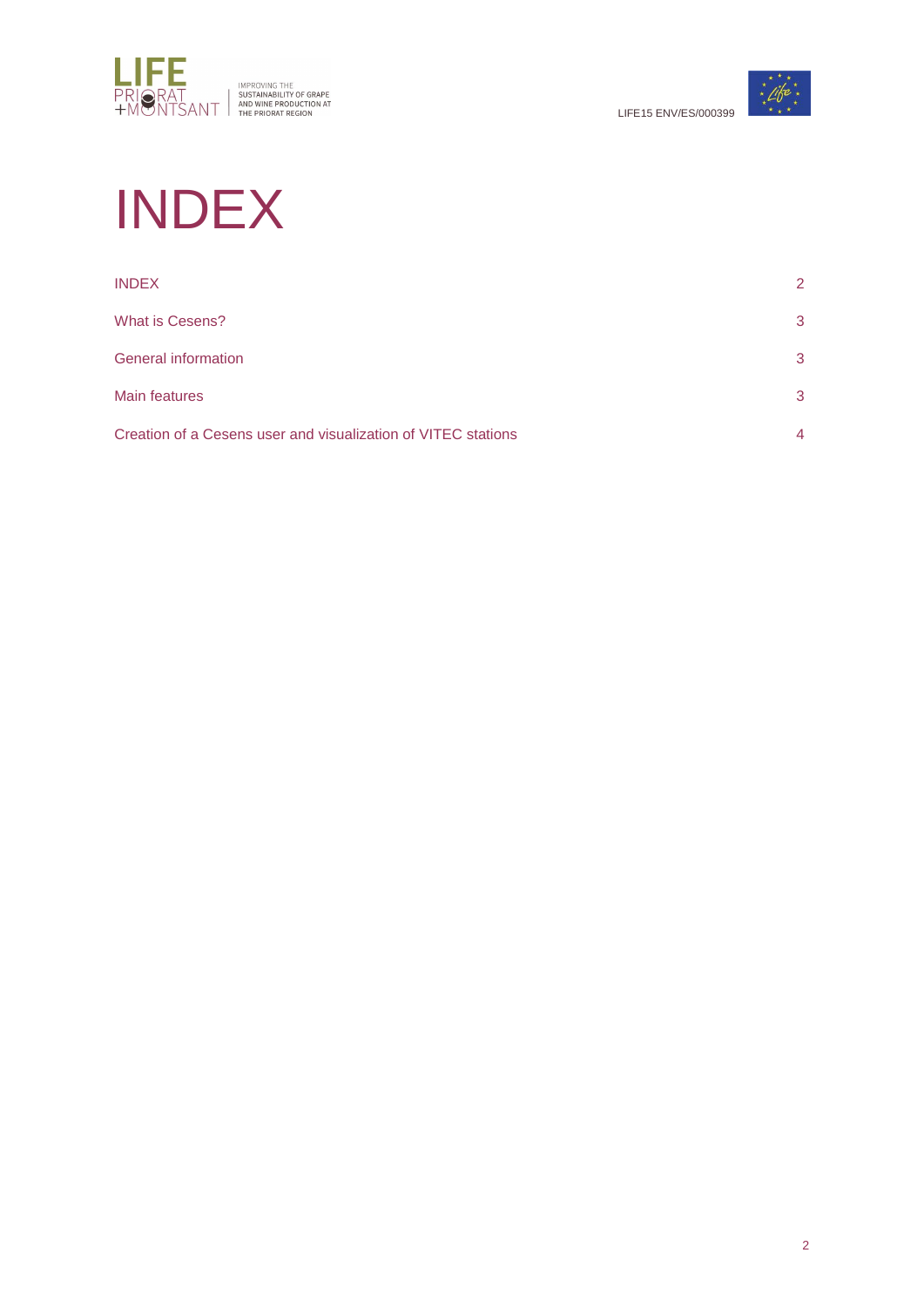



## What is Cesens?

Cesens is an Agroclimatic Information System for decision making in agriculture. It is based on stations which collect crop data to obtain value-added information, such as the risk of infection or the need for irrigation.

# General information

Within the LIFE PRIORAT+MONTSANT project framework, during the summer of 2017, a total of 11 weather stations were installed for the entire Priorat region. Therefore, more than a year and a half later and with all the data that has already been accumulated, we consider it fundamental that from the A.O both vine growers and wineries start using all this information collected by the 11 stations as it can be very useful.

VITEC has started to work with a new weather data visualization application called Cesens, which we believe is perfectly adapted to the needs of the LIFE project and the participating wineries and vine growers.

This platform allows us to view and download the data collected by weather stations through both the web application and the mobile application. It also allows the visualization and download of meteorological data from other stations of public networks and has a clear viticultural orientation, generating graphs of agronomic indexes, prediction models of pests and diseases and others that we consider of great interest in the project.

#### Main features

- $\triangleright$  Visualization in graphics and download of the information collected by the stations.
- $\triangleright$  Possibly of adding up to 3 public network stations.
- $\triangleright$  Fast and intuitive application.
- $\triangleright$  Visualization through web viewer:<https://www.cesens.com/es/> and visualization through the app (mobile application) Cesens (from Encore Lab).
- $\triangleright$  Clear viticultural orientation. Calculation and realization of climate index graphs, and disease prediction models.
- $\triangleright$  Possibility of customizing the visualization of data depending the user's necessities.
- $\triangleright$  Data exportation in PDF, Excel format and the possibility to save the desired graphic in image format.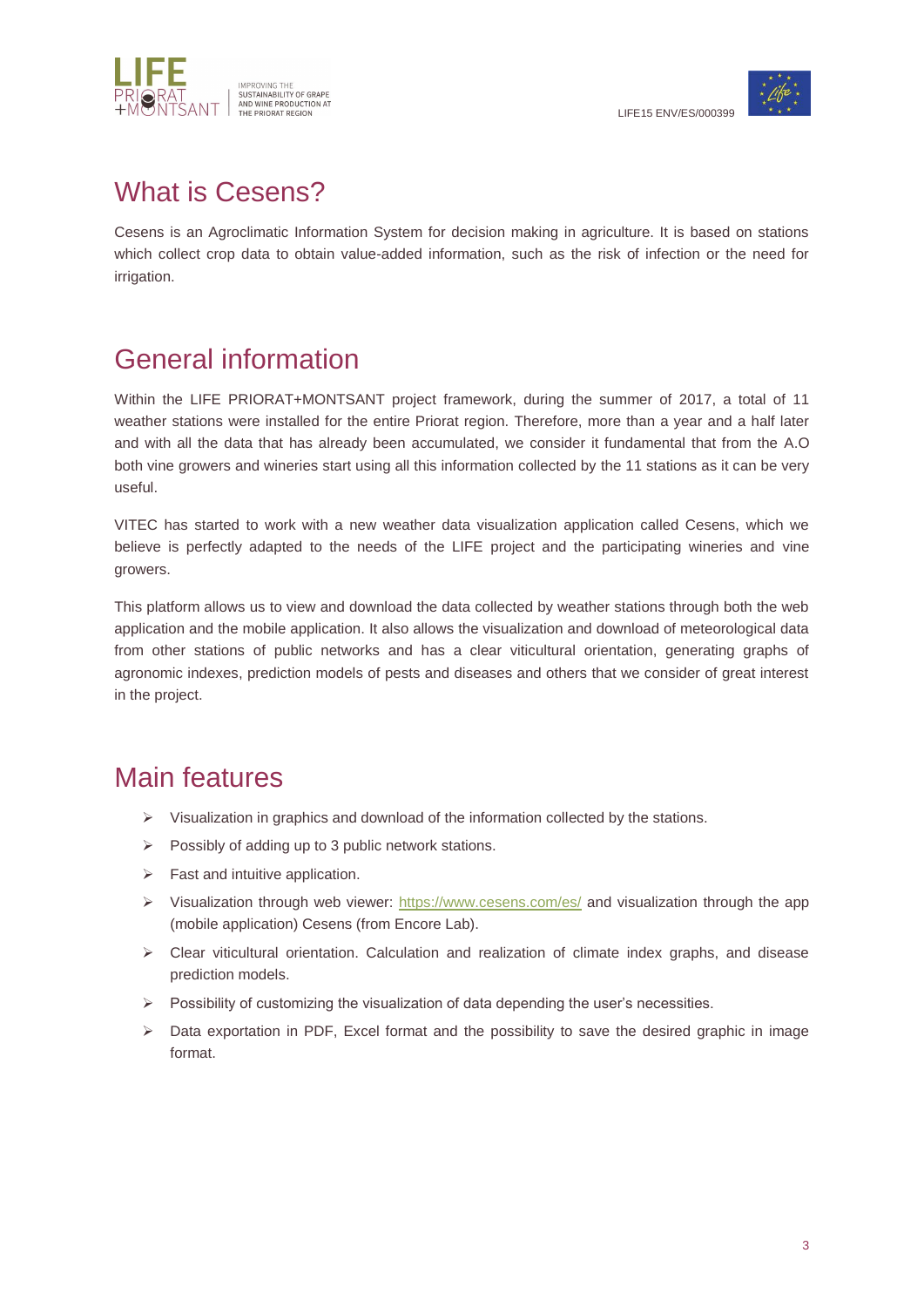



## Creation of a Cesens user and visualization of VITEC stations

In order to create a user within the platform, the following actions must be carried out:

- Download and install the Cesens app (from Encore Lab) from your Smartphone or tablet and create a user.
- $\triangleright$  Once the app is installed, click the following link:<https://link.cesens.com/auth/4c48rNAj> from the same device. In this way, it will automatically give you the option to run the link through the app.
- $\triangleright$  Once you have clicked the link in this way, the LIFE project stations will appear on your user in the mobile version as well as in the web one <https://www.cesens.com/es/>

*Important to perform all these steps from your mobile device since if it is done from a PC it does not allow the visualization of the data.*



*Picture 1: Selection of the desired parameters to visualize them graphically*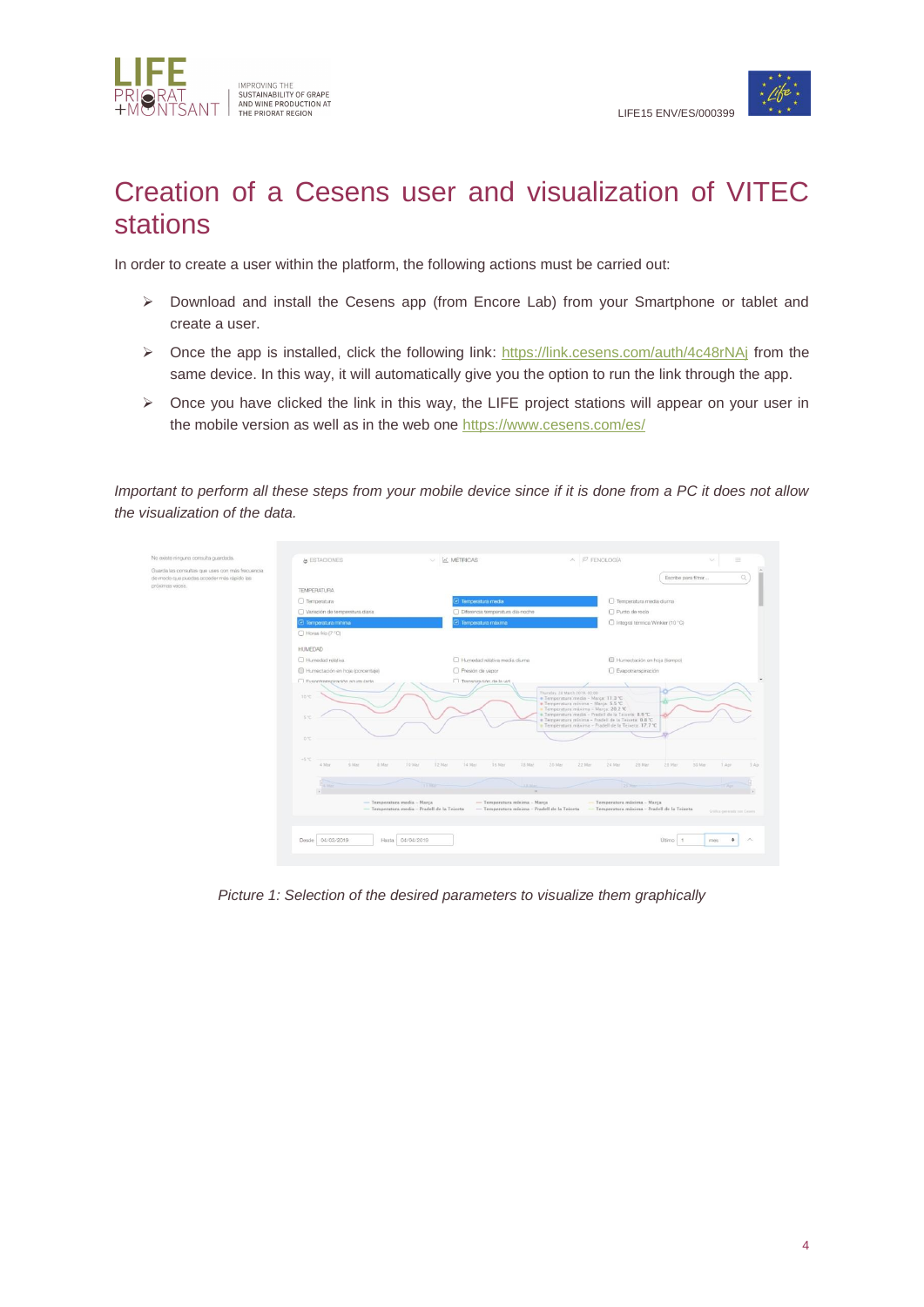

IMPROVING THE<br>TAND WINE PRODUCTION AT AND WINE PRODUCTION AT THE PRIORAT REGION



| Estaciones propias Estaciones públicas                                         | $\hat{\phantom{a}}$                           |
|--------------------------------------------------------------------------------|-----------------------------------------------|
|                                                                                |                                               |
| Bellmunt del Priorat<br><b>VITEC</b><br>Útima lectura: hace 3 h 23 min         |                                               |
| Cornudella del Montsant<br>Θ<br><b>VITEC</b><br>Útima lectura: hace 3 h 38 min |                                               |
| El Molar<br><b>WTEC</b><br>Última lectura: hace 2 h 53 min                     | ٠                                             |
| García<br><b>WTEC</b><br>Última lectura: hace 3 h 38 min                       | $c = -1$<br><b>Contract Contract Contract</b> |
| Gratallops<br><b>WTEC</b><br>Littima lectura: hace 3 h 23 min                  |                                               |
| La Figuera<br><b>WTEC</b><br>Útima lectura: hace 3 h 23 min                    |                                               |
| Marca<br><b>WTEC</b><br>Última lectura: hace 3 h 8 min.                        | Selecciona una estación                       |
| Poboleda<br><b>WTEC</b><br>Littima lectura: hace 3 h 38 min                    |                                               |
| Porrera<br>n<br>WIEC.<br>Littima lectura: hace 3 h 23 min                      |                                               |
| Pradell de la Teixeta<br><b>WTEC</b><br>Útlimá lectura: hace 3 h 8 min.        |                                               |
| <b>AND</b><br>Witness.                                                         |                                               |



| Cesens'               |                                                                                                   |                                                                         |                     |                                  |       |                                   |  |                              | & Rafael Roda |
|-----------------------|---------------------------------------------------------------------------------------------------|-------------------------------------------------------------------------|---------------------|----------------------------------|-------|-----------------------------------|--|------------------------------|---------------|
| & Home                |                                                                                                   | Estaciones propias Estaciones públicas                                  | $\hat{\phantom{a}}$ |                                  |       |                                   |  |                              |               |
| & Estaciones          |                                                                                                   |                                                                         |                     |                                  |       |                                   |  |                              | Ö             |
| Tiempo real<br>Supo . |                                                                                                   | Bellmunt del Priorat<br>VITEC.                                          |                     |                                  |       |                                   |  |                              |               |
| Consultas avenada     |                                                                                                   | Ultima lectura: hace 3 h 24 min                                         |                     | 8.8 °C                           |       | $\Omega$ .0 mm                    |  | 53,9%                        |               |
| & Fincas              | $\bullet$                                                                                         | Cornudella del Montsant<br><b>VITEC</b>                                 |                     | Temperatura 1                    | 0.000 | Precipitaciones diarias -         |  | Humedad relativa J           |               |
| C Alertas             |                                                                                                   | Última lectura: hace 3 h 39 min                                         |                     |                                  |       |                                   |  |                              |               |
|                       |                                                                                                   | El Molar<br><b>VITEC</b>                                                |                     | 106 <sup>°</sup>                 |       | 0%                                |  | $143^{\circ}$                |               |
|                       |                                                                                                   | Ultima lectura: hace 2 h 54 min                                         |                     | Integral térmica Winkler (10 °C) |       | Oldio (vid)                       |  | Polilla del racimo (vid)     |               |
|                       |                                                                                                   | Garcia<br><b>VITEC</b>                                                  |                     |                                  |       |                                   |  |                              |               |
|                       |                                                                                                   | Ultima lectura: hace 3 h 39 min                                         |                     | $2.5 \text{ mm}$                 |       | $\bigcap$ .2 mm/día               |  | $7.7$ km/h                   |               |
|                       |                                                                                                   | Gratallops<br><b>VITEC</b>                                              |                     | Evapotranspiración               |       | Transpiración de la vid           |  | Velocidad del viento J       |               |
|                       |                                                                                                   | Útlima lectura: hace 3 h 24 min                                         |                     |                                  |       |                                   |  |                              |               |
|                       |                                                                                                   | La Figuera<br><b>VITEC</b>                                              |                     | 989 hPa                          |       | $1005$ hPa                        |  | $145$ W/m <sup>2</sup>       |               |
|                       |                                                                                                   | Utima lectura: hace 3 h 24 min                                          |                     | Presión atmosférica 1            |       | Presión atmosférica normalizada 1 |  | Radiación solar <sup>1</sup> |               |
|                       |                                                                                                   | Marca<br>VITEC.                                                         |                     |                                  |       |                                   |  |                              |               |
|                       |                                                                                                   | Última lectura: hace 3 h 9 min                                          |                     | 576 <sup>°</sup>                 |       |                                   |  |                              |               |
|                       |                                                                                                   | Poboleda<br><b>VITEC</b><br>Última lectura: hace 3 h 39 min             |                     | Integral térmica activa (10 °C)  |       |                                   |  |                              |               |
|                       |                                                                                                   |                                                                         |                     |                                  |       |                                   |  |                              |               |
|                       |                                                                                                   | Porrera<br><b>VITEC</b>                                                 |                     | Consultas avanzadas              |       |                                   |  |                              |               |
|                       | Ultima lectura: hace 3 h 24 min<br>Compara esta estación con otras usando métricas muy detalladas |                                                                         |                     |                                  |       |                                   |  |                              |               |
|                       |                                                                                                   | Pradell de la Teixeta<br><b>VITEC</b><br>Última lectura: hace 3 h 9 min |                     |                                  |       |                                   |  |                              |               |
|                       |                                                                                                   |                                                                         |                     |                                  |       |                                   |  |                              |               |
|                       |                                                                                                   | Tivisa                                                                  |                     |                                  |       |                                   |  |                              |               |

*Picture 3: General climatic information and pest control of the selected station in real time*